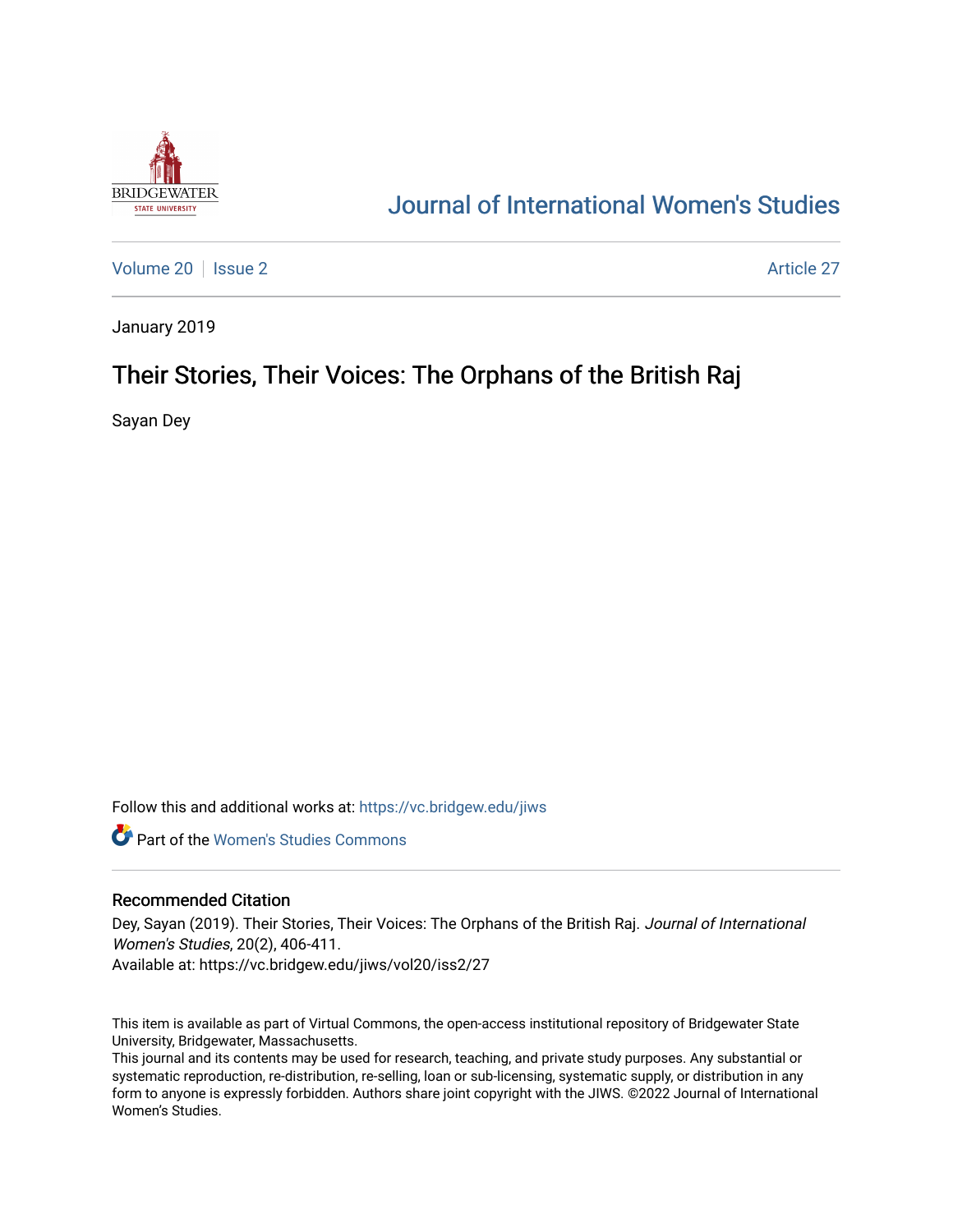#### Dey: Their Stories, Their Voices: The Orphans of the British Raj

This journal and its contents may be used for research, teaching and private study purposes. Any substantial or systematic reproduction, re-distribution, re-selling, loan or sub-licensing, systematic supply or distribution in any form to anyone is expressly forbidden. ©2019 Journal of International Women's Studies.

#### **Their Stories, Their Voices: The Orphans of the British Raj**

### **An Essay, to accompany the documentary short, "Their Stories, Their Voices: Orphans of the British Raj"<https://youtu.be/s0oM7-jEvu8>**

By Sayan Dey<sup>1</sup>

#### **Abstract**

The global evolution of the postcolonial era across diverse spatio-temporal zones generated a highly debatable paradigm: did postcoloniality generate a new epistemological and ontological framework that disentangled from the colonial patterns or did these patterns continue with the preexisting colonial ideologies? With the end of colonization in India, the physically visible colonial empires of patriarchy were replaced by what we can refer to as "metaphysical empires", which are physically invisible, but which operate ideologically in a very systematic and convincing manner, reproducing many of the hierarchies entrenched during the colonial period. The interpretation of postcolonial histories has been fractured with gendered, inter-racial, caste and communal hierarchies that have promoted specific (his)tories<sup>2</sup> and have demolished innumerable narratives by women. Even existing historical narratives by women in India are mostly written from a patriarchal gaze, underpinned with definite caste, communal, geographical, demographical and racial preferences, demonstrating the hegemony of patriarchy and the assurance of persistent patriarchal-colonial ideologies, through the self-centered socio-political designs of indigenous groups. As the theoretical backdrop, this essay explores the documentary focused on the contemporary Anglo-Indian women residents of Bow Barracks in Calcutta. The project sought to record and archive the undocumented socio-historical narratives of those women. The film was funded by the *Journal of International Women's Studies*, Bridgewater State University, Massachusetts.

*Keywords:* postcolonial, ontological, gendered, feminine, documentary, Anglo-Indian women, Kolkata, Calcutta.

#### **Introduction**

 $\overline{\phantom{a}}$ 

As one walks out of the Central metro station in Kolkata, rushes through the Chowringhee crossing and lands straight into the chaotic pandemonium of Bow Street, one cannot ignore the tall red-bricked buildings on the left, with their dark patches of ancientness, tiredly looking over the newly painted apartments that proudly champion the doctrines of modernization. These redbricked buildings are located in one corner of Bow Street called Bow Barracks and they belong to the Anglo-Indian community that has resided there since the First World War. Around 1912 the American troops arrived in Kolkata and settled in the Barracks. Highly dissatisfied with the living conditions, after a few weeks, they shifted to Fort William and before their departure they handed

<sup>1</sup> Lecturer, Faculty of Humanities Royal Thimphu College, Bhutan

<sup>&</sup>lt;sup>2</sup> (His)tories refer to the gendered hierarchies being created and maintained by the constant production and channelization of historical perspectives of/from patriarchy.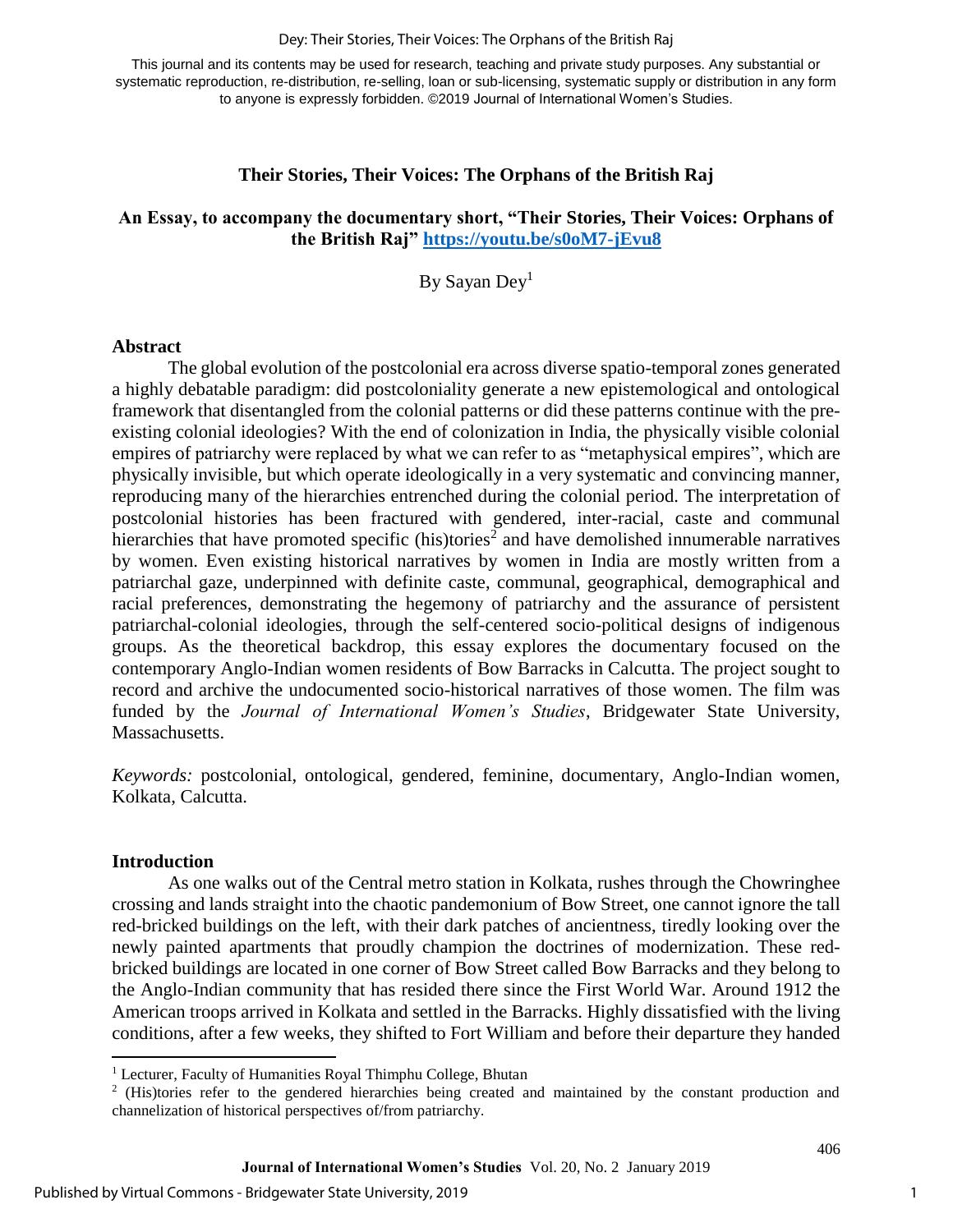over the buildings to the Calcutta Improvement Trust (CIT). As a gesture of respect and fellowship, the trust, in turn handed over the buildings to the existing Anglo-Indian community, who stayed in and around Bow Street at a very nominal monthly rent (101 India, 2008). Now, the obvious question that comes to the forefront is why the houses were rented exclusively to the Anglo-Indians and not to the 'other' Indians? Did any form of class difference exist between the Anglo-Indians and the other Indians? Keeping these questions in mind, the following section briefly analyzes the unwelcomed socio-economic transformations that the Anglo-Indian community in India has experienced from the colonial to the postcolonial era.

#### **The Postcolonial Transition**

During the colonial era, especially at the time of British colonization, the Anglo-Indian community always enjoyed a superior socio-cultural and economic status as compared to non-Anglo-Indians. Being close to the Europeans in terms of language, skin color, fashion, food habits and behavioral patterns, they were always regarded as a crucial part of the European community (Stark, 23). Moreover, they faithfully assisted the colonizers in wars both within India and abroad. Historical records reveal that during the Sepoy Mutiny in 1857, there was a separate Anglo-Indian regiment which fought for the British to defeat the Indian troops (Llewellyn-Jones, 3) and faithfully assisted them in the establishment of the British government in India. But, after India's independence their wheel of fortune experienced a dramatic turn, and from a highly privileged socio-cultural position they were pushed to the margins. On the one hand, they were deserted by the colonizers and on the other hand they were not accepted by the Indians and were "labelled as Angrez" (Kohli, 2016). Though the Indian Constitution has ensured a provision of two seats in the Lok Sabha [House of Commons (Article 331)], allocation of grants to Anglo-Indian schools (Article 337) and employment reservations in various job places (Article 336), in reality most of lived, and continue to live, in a socio-economically dilapidated state (Andrews, 15). They are not accepted in the Indian social mainframe even in the contemporary period. Such is the condition of Anglo-Indians in Bow Barracks, Calcutta.

The residents of Bow Barracks were mostly employed as cabaret dancers, jazz musicians, hockey players, personal assistants, telegraph officers and railway men. After India's independence, cabaret dancing was condemned as socio-culturally demeaning and was discouraged in Kolkata. Live jazz was organized in the pubs, but their bands did not receive public attention during the British era (Capwell, 152). Hockey became the national sport, but gradually it lost its importance to cricket. Personal assistants with high academic qualifications were preferred to merely English speaking Anglo-Indians. The evolution of technological comforts made the telegraph offices almost non-functional, and railways no longer remained a monopoly of the Anglo-Indians (Hedin, 171). As a result of all of these changes, many Anglo-Indians lost their jobs. A major section of the financially flourishing Anglo-Indian community migrated to the suburbs of UK, US and Australia (Singh, 2017). Those who failed to go experienced acute poverty and a socio-cultural crisis due to their marginalization. In spite of such a crisis, one particular aspect sets this Anglo-Indian community apart from the rest and that is the social, cultural and the economic contributions of the Anglo-Indian women towards the welfare of the community in Bow Barracks since the beginning of post-independent era. The following section unfurls the various ways through which the current women residents of Bow Barracks struggle to preserve their Anglo-Indian habits and challenge the patriarchally structured definition of being an Anglo-Indian.

2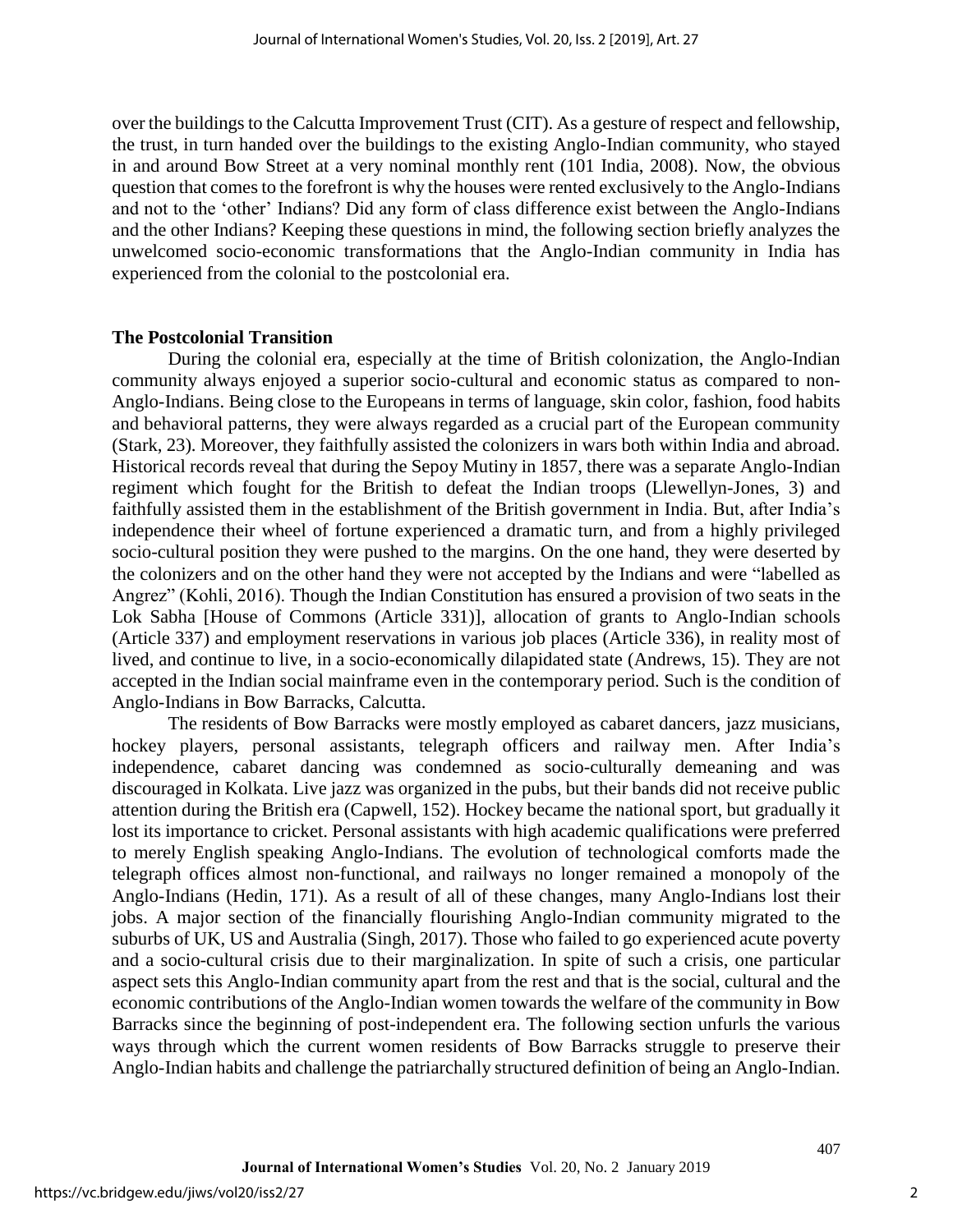#### **Voices of the unvoiced**

This essay, which is the result of the documentary research project funded by the *Journal of International Women's Studies,* is centrally based on the experiential narratives of women from different age groups who currently live in the Barracks. The documentary, which has been published along with this article, was shot at different points of time throughout the fellowship period. The reason behind it was to capture the regular existential situation of Anglo-Indian women at different points of time. Before we venture into the experiential narratives of each and every participant let us argue the various ways through which the women from Bow Barracks are regularly challenged by the official definition of being an Anglo-Indian as incorporated by the Indian Constitution.

#### *Anglo-Indianness and the Politics of Gender*

According to Article 366 of the Indian Constitution, an Anglo-Indian is defined as "a person whose *father* or any of whose *male progenitors* in the male line is or was of European descent but who is domiciled within the territory of India and is or was born within such territory of parents habitually resident therein and not established there for temporary purposes only" [my italics] (quoted in Griffin, 2018). This definition, which was shaped and authenticated during the era of British colonization, clearly outlines the colonial-patriarchal intentions behind the systematic development of the Anglo-Indian community in India. As a result, those individuals whose mother was European and whose father was Indian were never accepted within the Anglo-Indian community, and for the residents of Bow Barracks the situation has always been critical. The earliest residents of Bow Barracks had no official records about their Anglo-Indian identity except as memories through some of their family members who continue to live there—and most of the current Anglo-Indian residents are orphans whose parental origin is unknown. Usually, they were brought up by their near and distant relatives. As a result they experience both external and internal forms of discrimination. In other words, they are not only segregated by the local non-Anglo-Indian society of Calcutta, but also by the socio-economically flourishing Anglo-Indians who live in different corners of the city.

During a conversation about Bow Barracks with an Anglo-Indian curio shop owner in Calcutta, he said that the Christian residents of Bow Barracks "can never be regarded as Anglo-Indians because they are mostly orphans. So, Bow Barracks is nothing more than a *Christian slum*" [my italics] (Personal Interview 2018). In spite of the fact that there are several Anglo-Indian welfare associations across the city, the residents of Bow Barracks continue to live in a neglected state<sup>3</sup>. Therefore, the contemporary women residents of Bow Barracks, through their habitual Anglo-Indian socio-economic practices, interrogate the politics of Anglo-Indian identity from individual (as women) as well as collective (as a community) perspective.

#### **Felt Narratives**

l

The documentary, "Their Stories, Their Voices: The Orphans of the British Raj", centers around the life histories and various aspects of contemporary existence of seven women from

<sup>&</sup>lt;sup>3</sup> The Anglo-Indian welfare associations in Calcutta practice a clear policy of socio-cultural hierarchy as their social, cultural and philanthropic activities are usually targeted towards the elite-class Anglo-Indian community of Calcutta, who reside outside Bow Barracks. During the associations' Anglo-Indian gatherings and celebrations, residents of Bow Barracks are hardly found because they are not considered 'enough socio-culturally fit' to be invited on such occasions.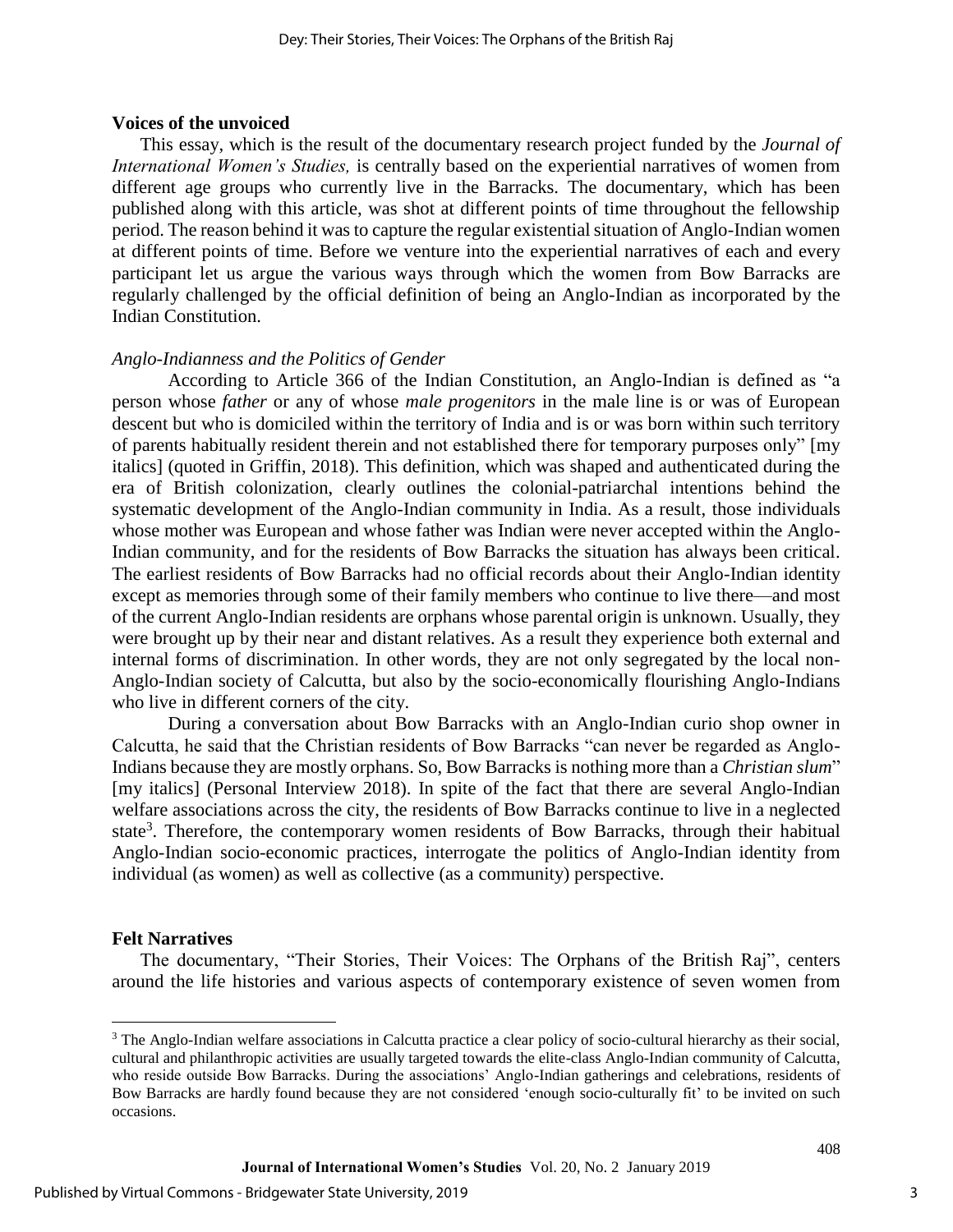seven different age groups, who currently reside in Bow Barracks and around different parts of Bow Street. I would like to briefly introduce those women who enthusiastically consented to be a part of this documentary:

- Cleopatra Mondejar (65 years): Cleopatra is an ex-cabaret dancer; her grandfather was French and her grandmother was Irish. She shares her childhood memories, her association with cabaret dancing and the rich uniqueness of Anglo-Indian culture.
- Jennifer (70 years): Jennifer is an ex-Cabaret and  $ex$ -Holup<sup>4</sup> dancer. Mostly she performed with Cleopatra in different dance competitions, music parties and several other Anglo-Indian occasions in Calcutta. She talks broadly about the present scenario of the cultural crisis amongst the Anglo-Indians in the city.
- Zoe King Chew (65 years): Zoe was born to Anglo-Indian parents, but being an orphan she is not aware of her parentage. She was adopted by the nuns in Missionaries of Charity and there she grew up. Amidst the severe socio-cultural crisis of the Anglo-Indians in the contemporary era, she is very conscious about preserving her Anglo-Indianness and therefore Anglo-Indian foods play an important role in her life. In this documentary, she talks about different Anglo-Indian foods which she loves to prepare for her family members on different occasions.
- Petals D Souza (27 years), Sophia Francis (50 years) and Vanessa Sharma (40 years): Petals, Sophia and Vanessa work as English teachers in Union Chapel School, Calcutta and they are of Portuguese origin. Through this documentary, they argue the importance of striking a cultural balance through amalgamating Anglo-Indian cultural practices with others. They also believe that it is very difficult to keep all the Anglo-Indian traditions intact because of the growing trend of intercultural marriages with other communities.
- Avis Gomes Liang (79 years): Avis is of Portuguese origin and she lives with her son in Bow Barracks. She was adopted by her grand-aunt and at the age of 18 years she married her Chinese boyfriend in the Barracks. Her husband worked at a leather business and till his death she led a financially prosperous life. But after she became a widow<sup>5</sup>, she was pushed towards utter poverty and currently she survives on the monthly ration service of the Bow United Organization. In this video, she makes an effort to recollect her childhood memories in bits and fragments.

Keeping these personal narratives in mind, the documentary is broadly underpinned by two definite aspects:

 Firstly, a central goal is to bring the voices of the common women of Bow Barracks in Calcutta to the forefront. Some of them are nostalgic about their long-forgotten past; some of them still fight hard to keep their cultures and traditions alive through food, dance and fashion; some are less bothered about their glorious past and are

 $\overline{\phantom{a}}$ <sup>4</sup> Holup dance is a form of Hip-Hop dance which originated in different parts of Africa. In this form of dance, the body movements offer a blend of Hip-Hop and various traditional dance forms of Africa.

<sup>&</sup>lt;sup>5</sup> In spite of several reform policies and protection acts, the existence of a widow in India continues to be patriarchally subjugated and socio-culturally tabooed. No matter to what religion and community they belong to, the widows in India are victimized by the psycho-sexually perverted gaze of patriarchy and treated as 'undignified objects of sexual and economic exploitation'.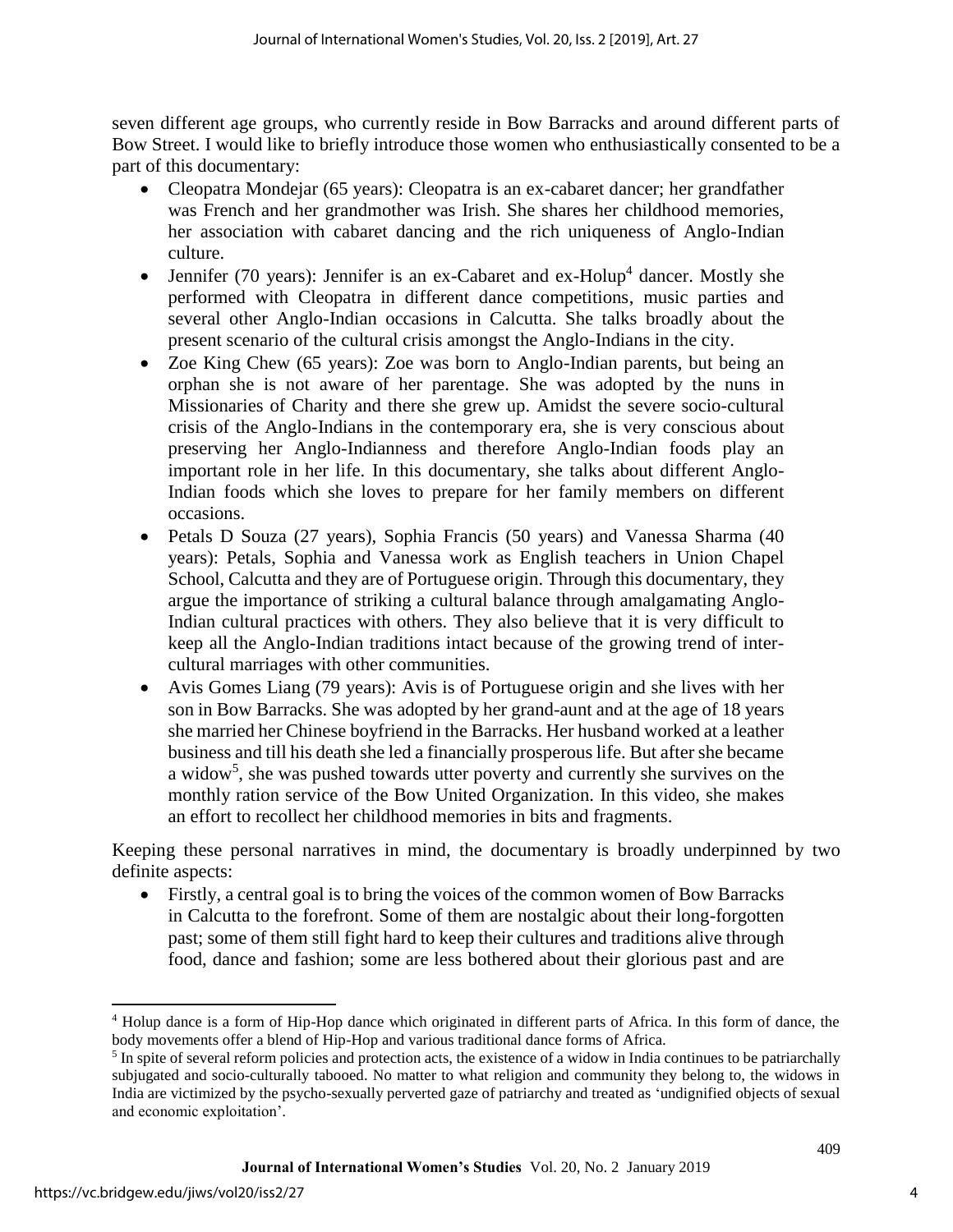more concerned with the struggles of the present; and some suffer from severe historical dementia.

 Secondly, these voices help in the scholarly enterprise to interrogate and dismantle the ways through which newspaper articles, films and existing documentaries have stereotyped and misrepresented the Anglo-Indians of Bow Barracks. They have either been socio-culturally exoticized as a charming community full of happiness, prosperity and glory or have been anti-socially portrayed as a community inflicted with sexual violence, drug abuse and alcoholism.

#### **Structure of the Documentary**

The documentary commences with a brief history about the origin and position of Anglo-Indian women in Bow Barracks. Then it gradually moves towards the experiential narratives of the earlier and the current women residents of the Barracks. The documentary concludes in the South Park Street Cemetery that metaphorically represents the 'almost dead' socio-cultural history of the Anglo-Indian community of Calcutta in general and Bow Barracks in particular.

#### **Conclusion**

In nutshell, this essay reflects on the various socio-historical factors that motivated me to develop the documentary project. It also outlines the structure of the documentary and introduces the participants.